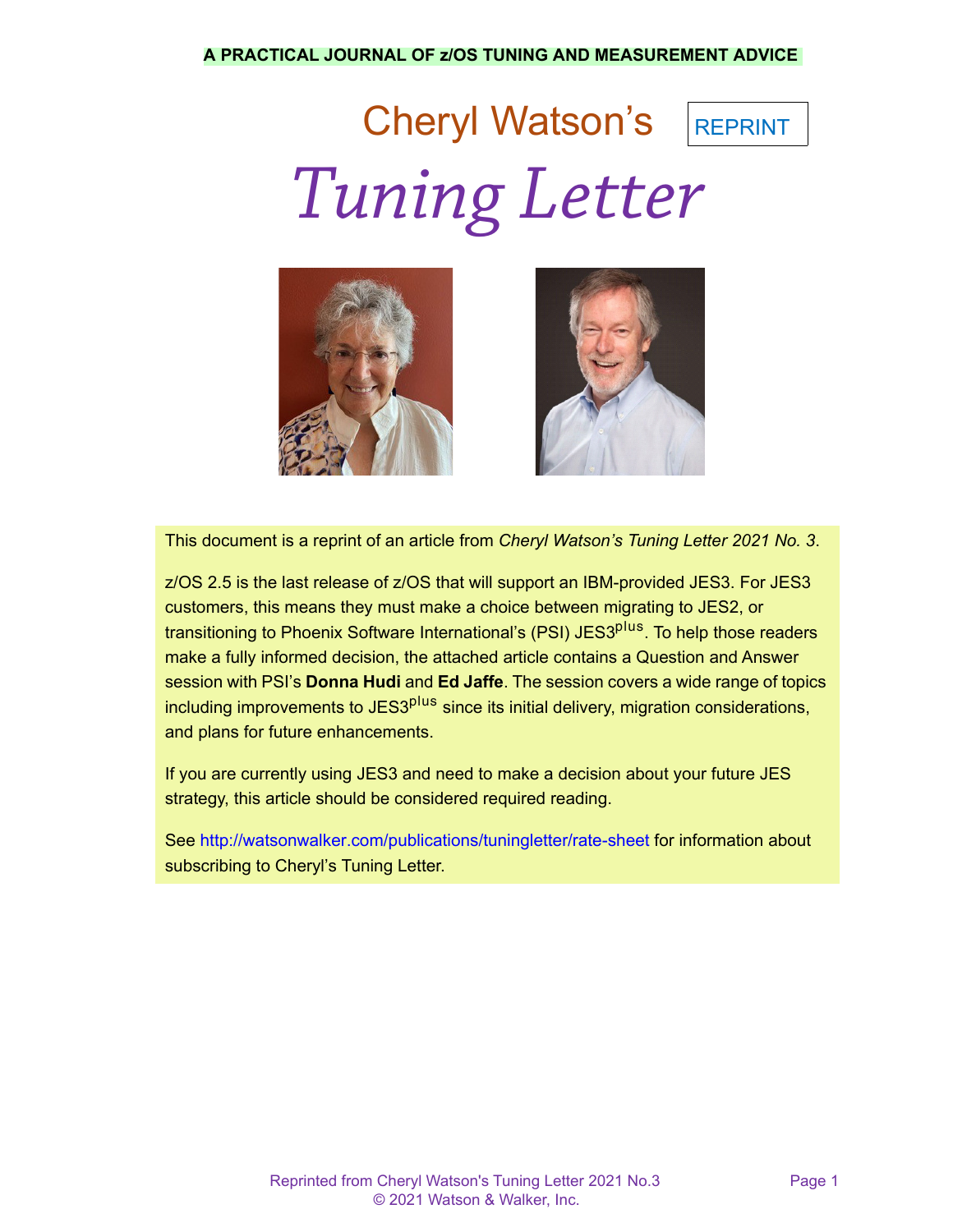## **JES3**plus **Status and Roadmap**

Regular readers will recall our '[JES3 - It's Alive](https://watsonwalkerpublications.com/pdf/2019-03-006.PDF)' article in *Tuning Letter 2019 No. 3*, in which we discussed the licensing of the JES3 source code from IBM by [Phoenix Software International](https://phoenixsoftware.com/products.php?MAIN) (PSI) and the planned availability of their new product - [JES3](https://phoenixsoftware.com/jes3plus.htm)<sup>plus</sup>. We are now two years down the road and the *current* release of z/OS is the *last* one that will



offer JES3. For JES3 customers that have not yet decided on a future JES strategy, or those that are actively considering JES3<sup>plus</sup>, we thought this would be a good time to have a status check with **Donna Hudi** and **Ed Jaffe** at PSI. We were curious to see how things have been going, what they have been up to, and where they are focusing their attentions at the moment. The Question and Answer format of the last JES3<sup>plus</sup> article was very popular with readers, so we are going to stick with that for this article.

## **TARGET AUDIENCE**

This article should be of interest to *all* JES3 customers. z/OS 2.5 is the last release to support IBM-provided JES3. If you are a JES3 customer and have not decided on your strategy for JES, or if you would just like to know more about JES3<sup>plus</sup>, this article is for you.

**Question**: Now that z/OS 2.5 is the last release of z/OS that will include JES3, I expect that you are inundated with potential customers. I don't suppose you would want to give us any hard numbers? Have you bought your Swiss chalet yet?

**Answer**: Haha! No Swiss chalets here, but your point is well taken. The easiest move from IBM JES3 to JES3<sup>plus</sup> is when upgrading to a new z/OS release. Customers will already be recompiling their exits and testing JES3 as part of that project, so the only additional effort is the time it takes to download and install JES3<sup>plus</sup> using SMP/E or z/OSMF. But folks should not procrastinate, because waiting until the release after z/OS 2.5 to make the move severely limits their options since no IBM fallback will exist. As a result, we're seeing a lot of activity and expecting even more in the coming months.

**Question**: Another question that probably is not for you, but do you know what would be the situation in the future if a customer was migrating to the release after z/OS 2.5, and they copied over all the IBM JES3 data sets from their 2.5 system and tried to use them to bring up JES3 on that post-z/OS 2.5 release? Obviously they would be unsupported, and looking for trouble, but would they also be breaking their license agreement with IBM? I would HOPE that no one would consider doing that, but in these days when every company is trying to save a buck, it would not surprise me if someone considered doing this.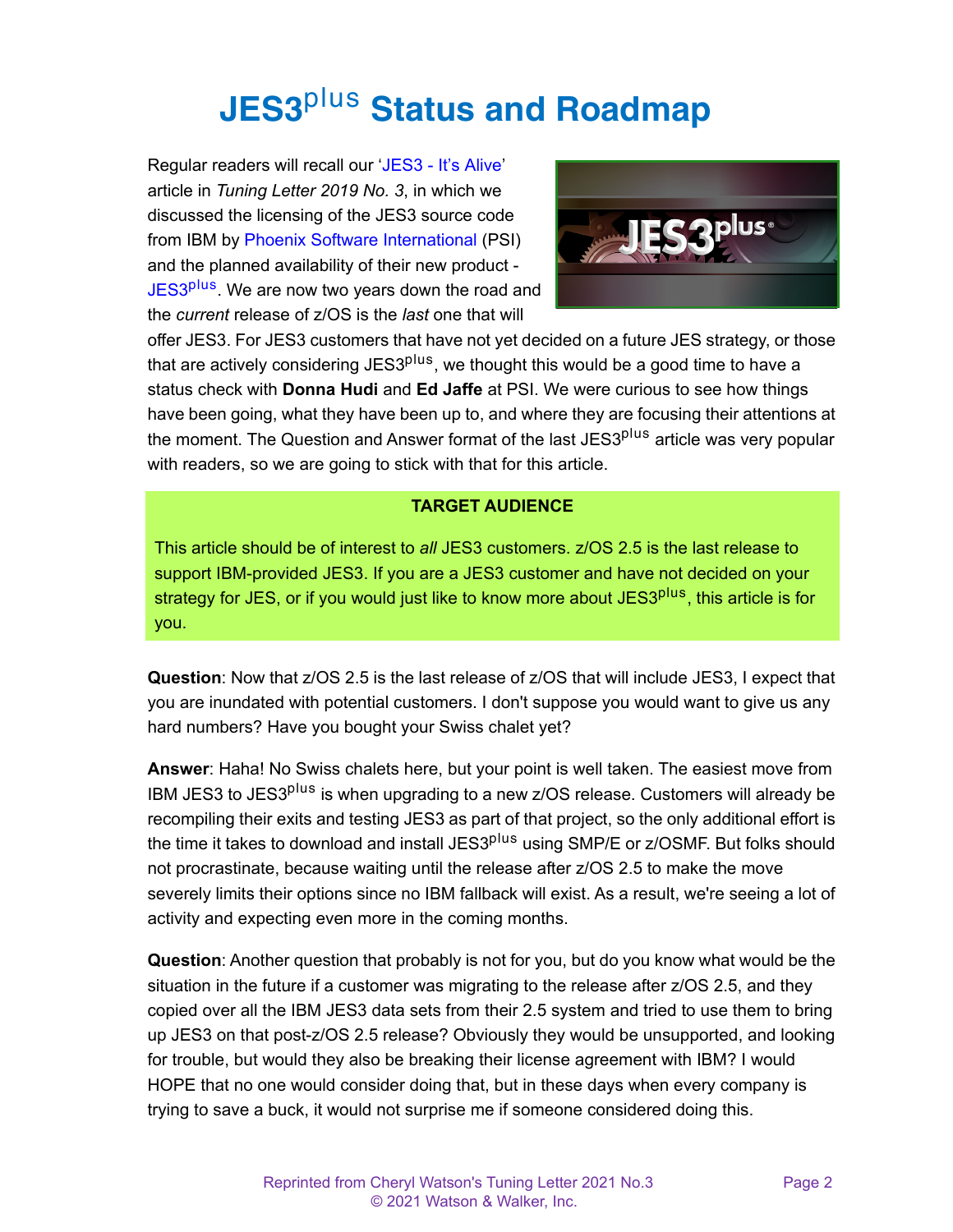**Answer**: Beginning with z/OS 2.1, IBM stopped supporting mixed BCP and JES releases. I honestly don't know if it could be tricked into working by a clever sysprog, but running a production JES in an unsupported way seems like something no conscientious IT manager would allow. We're not talking about some rarely-used batch reporting utility or something like that. This is your Job Entry Subsystem, Dude!

**Question**: When did your first release of JES3<sup>plus</sup> become generally available?

**Answer:** April 10<sup>th</sup>, 2020.

**Question**: What are your plans regarding future releases? Will you follow a more traditional strategy of delivering new releases on a fixed schedule (in sync with new z/OS releases, for example)? Or will you be more like Db2, where you just ship new functions as they become available?

**Answer**: All of our mainframe software products deliver new, annual releases on the last Friday of September, with fixes and enhancements delivered throughout the lifecycle of that product release. JES3<sup>plus</sup> V1R1 became generally available last month (September 2021) and we expect to continue delivering new releases every year going forward.

**Question**: As you mentioned above, since z/OS 2.1, IBM has stipulated that the release of JES *must* match the z/OS release - that is, you shouldn't take the JES2 libraries from z/OS 2.1 and use them on your z/OS 2.5 system. Will there be a similar hard relationship between JES3<sup>plus</sup> releases and z/OS releases?

Answer: Great question! JES3<sup>plus</sup> most certainly does NOT adhere to that IBM restriction! A single release of JES3<sup>plus</sup> runs just fine under any of the z/OS BCPs listed in our support matrix, and will continue to support any z/OS BCP through its announced EOS date. For example, JES3<sup>plus</sup> V1R1 can run today under z/OS 2.3, 2.4, and 2.5. It will support running under  $z/\text{OS } 2.3$  until September  $30^{th}$ , 2022, which is IBM's announced EOS date for that release. Anyone interested in our general, publicly available, Software Support Lifecycle Policy can find that information [here](https://phoenixsoftware.com/lifecycle.htm). Product- and version-specific information is available to customers within our Secure Customer Portal.

**Question**: Do you anticipate customers having to move to a specific release or service level of JES3<sup>plus</sup> when they move to a new z/OS release?

**Answer**: Logically, customers should always endeavor to upgrade to the most-recent release of JES3<sup>plus</sup>, both to access the latest features, and to ensure maximum serviceability/longevity. I can't imagine anyone wanting to put themselves in a position where their back-level JES3<sup>plus</sup> goes out of service before their z/OS does. Of course, customers can use our FIXCATs to know which PTFs provide toleration and/or coexistence with a new z/OS release, but applying such PTFs to JES3<sup>plus</sup> will not extend the product's EOS date. From within our Secure Customer Portal, customers can access matrices that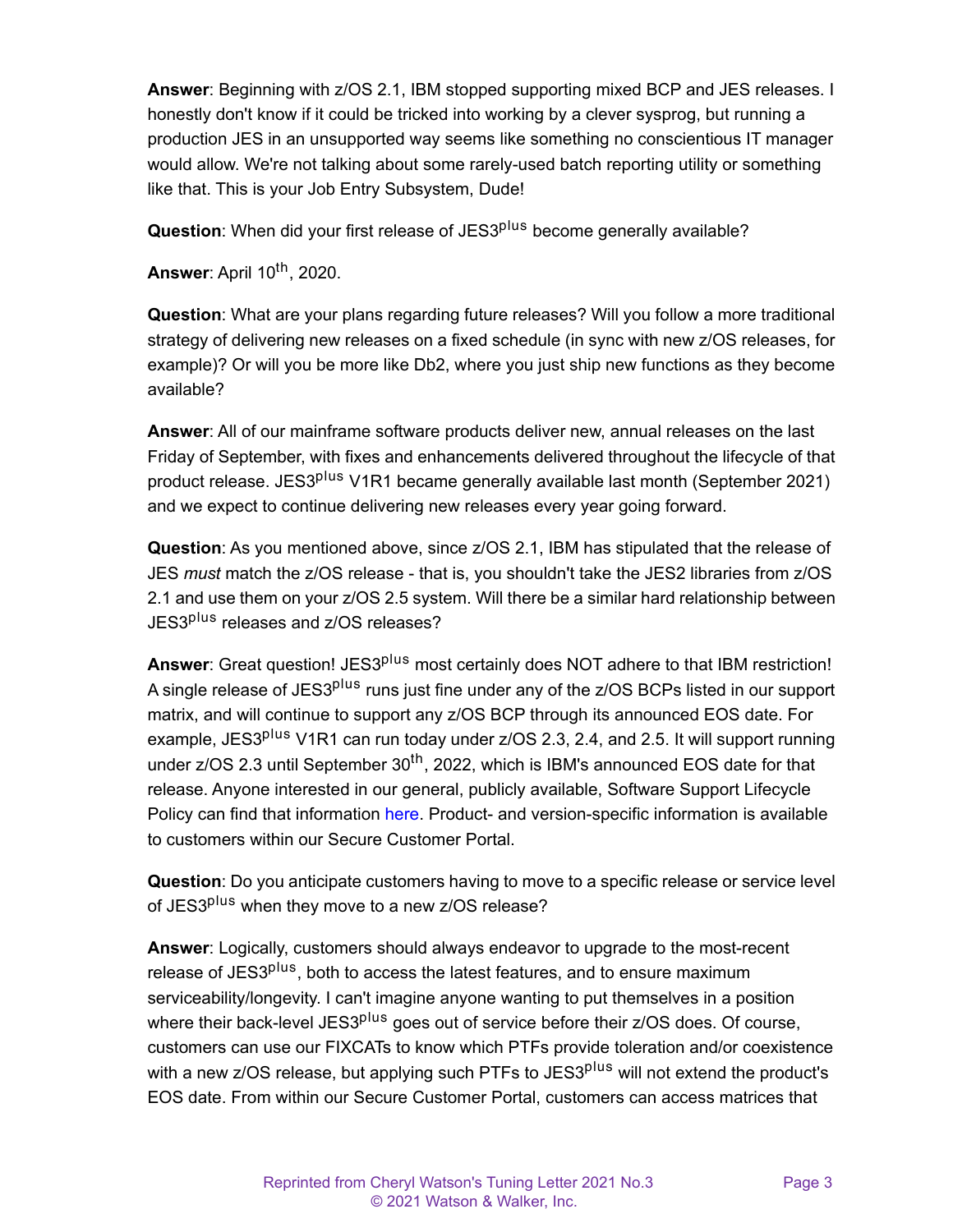make it easy to understand which JES3<sup>plus</sup> release supports a given z/OS release through its entire lifecycle.

**Question**: For JES3<sup>plus</sup> customers, is there any way for them to get a JES-less z/OS from IBM (at a lower cost!)?

**Answer**: I think you're asking if IBM would consider making JES2 an optionally-priced feature of z/OS. That's not really a question we can answer. The good news is the cost of running JES3<sup>plus</sup> is essentially identical to that of running IBM's JES3. It's a continuation of business as usual for JES3 customers with the added benefit of new enhancements being added to the product - something that hasn't happened since 2015. Our JES3<sup>plus</sup> Customer Advisory Council is helping us craft a roadmap for enhancements that avoids trendy or flashy "glitz and glitter", and concentrates instead on functionality customers actually want and need to get their jobs done.

**Question**: God knows when IBM last shipped an APAR for JES3, but do you have any words for potential customers to reassure them that any JES3 fixes that IBM delivers between now and EOS for z/OS 2.5 will also be provided in a timely manner for JES3<sup>plus</sup>?

**Answer**: Our intent is to be IBM's last-ever JES3 customer. We monitor their service activity and integrate into JES3<sup>plus</sup> any APARs that apply. For example, in August we released PTF PJP0012 which contained equivalent fixes to IBM's [OA60574](https://www.ibm.com/support/pages/apar/OA60574), [OA60578](https://www.ibm.com/support/pages/apar/OA60578) and OA61127 (one of those "secret" integrity APARs), as well as a correction we made to an error they introduced last year with [OA59351.](https://www.ibm.com/support/pages/apar/OA59351) In September, we released PTF PJP0013 which incorporated IBM APAR [OA61594.](https://www.ibm.com/support/pages/apar/OA61594) So, it's definitely something we are keeping up with.

**Editor's Note:** I think it is interesting that new problems are still being discovered in a product that has not had any significant changes in the last six years. This illustrates the fallacy of thinking that it is fine to run with unsupported products, or products that have not been maintained because "we are not changing anything, so nothing will break". Even if a product is not changing, it exists in a constantly changing world, so you never know when a seemingly unrelated change to another product can expose latent bugs in the 'stable' product.

**Question**: Is it fair to say that JES3<sup>plus</sup> V1R0 is identical to some particular service level of JES3? I'm specifically thinking of performance here - to give customers reassurance that switching from JES3 to JES3<sup>plus</sup> (prior to your enhancements) should give them more-or-less identical performance/throughput?

**Answer**: There is nothing in JES3<sup>plus</sup> that would make it run slower than IBM's z/OS 2.4 JES3. Quite the opposite. The enhancements we've added will significantly improve performance. Ed described these enhancements in a presentation to the [UK GSE](https://conferences.gse.org.uk/2021/agenda)  [conference](https://conferences.gse.org.uk/2021/agenda) (online *and free)* on November 11th. Unfortunately we can't provide direct links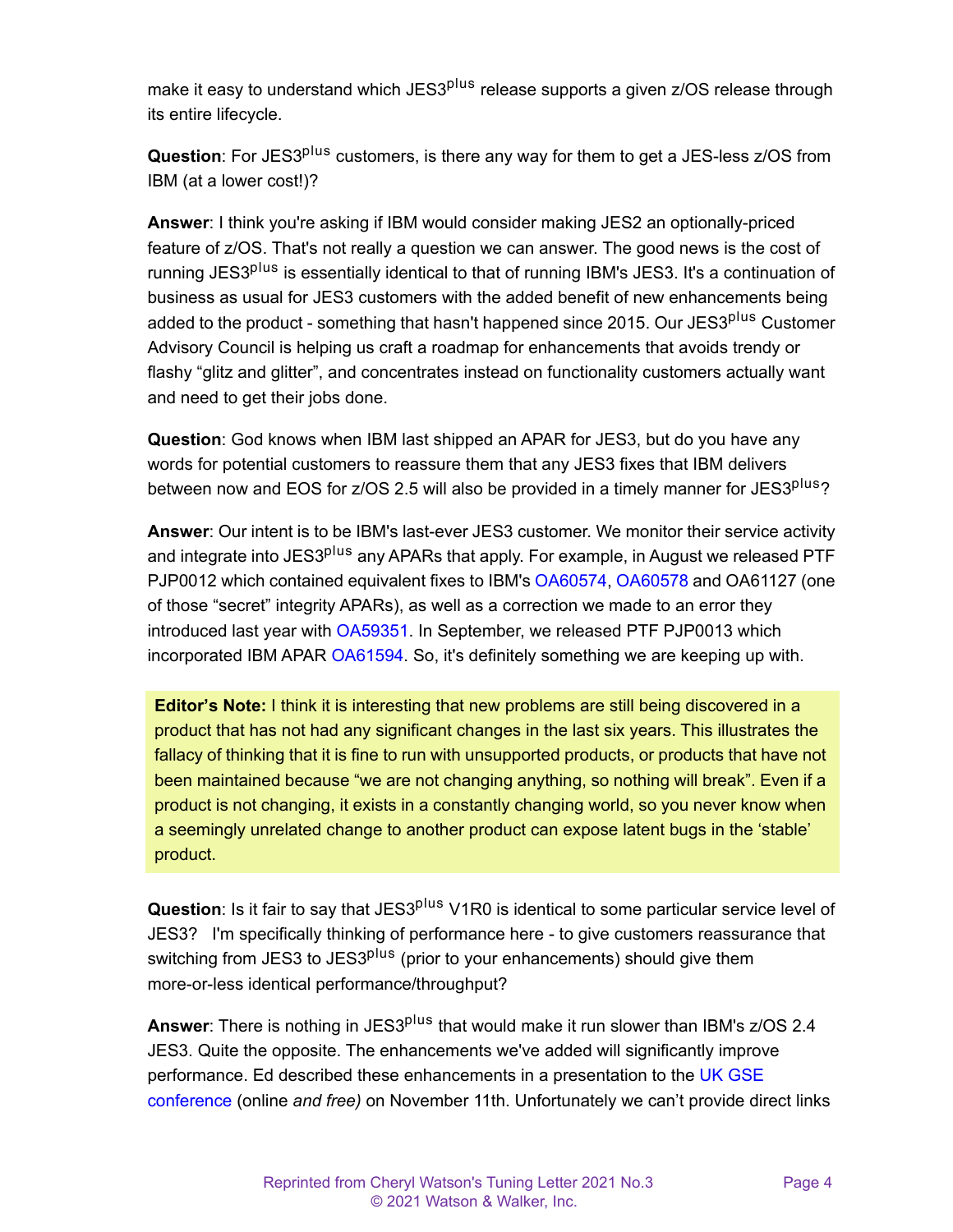to specific sessions, but if you go to the [agenda page](https://conferences.gse.org.uk/2021/agenda), you should be able to find Ed's session from there.

**Question**: Can customers continue to use their existing SPOOL browsers (SDSF, etc?) with JES3plus?

**Answer**: All popular SPOOL browsers including SDSF, OMC-FLASH, (E)JES and others even Zowe's JES Explorer - work with JES3<sup>plus</sup>. But SPOOL browsers represent only a subset of this focus area. There are dozens of mainframe software products that provide important functions like performance monitoring, external security, automation, print management, DASD archive/restore, SMF record analysis, and so forth, that interface with JES3 - sometimes in subtle and unexpected ways.

Last vear we launched our JES3<sup>plus</sup> Partner Program and opened it to any mainframe software vendor, analyst, or integrator interested in helping ensure our mutual customers enjoy the best possible experience when transitioning to JES3<sup>plus</sup>. The results have been incredible. Just recently, a large European bank with many third-party products downloaded, installed and deployed JES3<sup>plus</sup> in their sandbox, development, test, and production environments without placing a single query to our technical support team. We know how much the JES3 community appreciates this outstanding commitment to JES3 customer satisfaction by mainframe software vendors. Some of our ISV partners have even listed themselves on our JES3<sup>plus</sup> [web page.](https://phoenixsoftware.com/jes3plus_isv.htm)

**Question**: So, what have you been up to since V1R0? I see that you delivered two I/O-related enhancements - I'll come back to them in a minute. But other than that, have you delivered any other enhancements or coexistence or error fixes?

**Answer**: Yes, we have been quite busy. One thing for JES3<sup>plus</sup> V1R0 customers to be aware of is that PTF PJP0014 not only adds support for z/OS 2.5, but also removes support for z/OS 2.2 at the same time. If you're still stuck on z/OS 2.2, don't install that PTF until you can upgrade.

**Question**: Regarding those two I/O enhancements. 'ACKD' - is that a PSI term? I've never seen it before. Presumably this is optional? That is, if a customer has turned MIDAW support off, you will still work without it? Do you issue a message or anything?

**Answer**: ACKD is indeed our term. It stands for "Advanced Count Key Data", and provides functions that became available right around the turn of the century, when DASD transitioned from SLED to RAID architecture. Use of ACKD is totally optional. You enable it in JES3<sup>plus</sup> by specifying ACCMETH=ACKD in the inish deck. MIDAW=YES is an IECIOSxx default, so if anyone deliberately disabled this feature, they must have done so with good reason. To be honest, I can't think of any messages issued by z/OS components (other than the IBM IOS\_MIDAW Health Check) that nag you to enable MIDAW support if you've explicitly disabled it, and I'm pretty sure we don't do so either. If MIDAW support is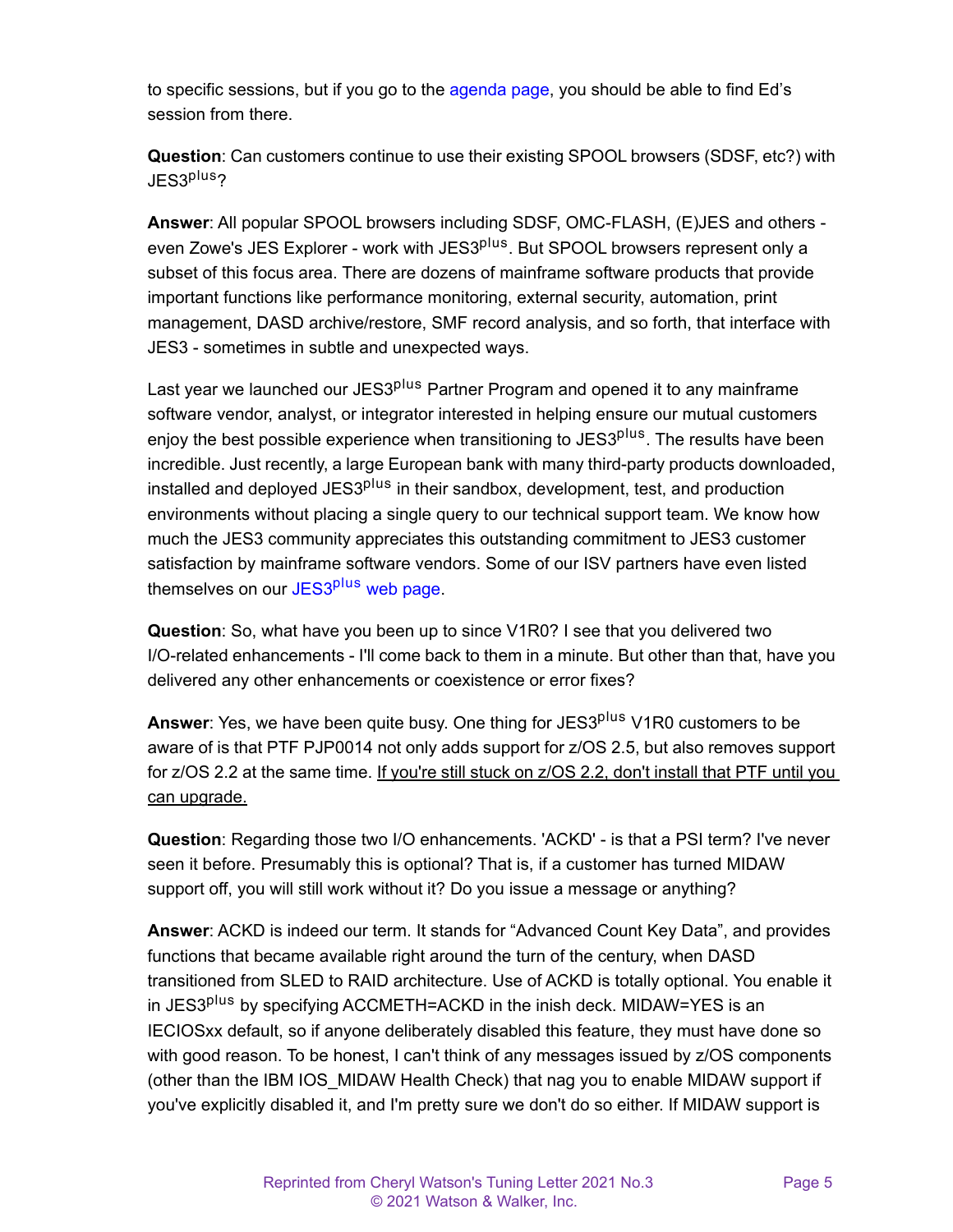disabled, we will simply fall back to using good ol' ECKD (the channel programs used by both JES2 and IBM JES3).

**Question**: Are there some environments or jobs that will benefit especially from MIDAW support? For example, primary disk that are a long distance from the CPU? Or environments where zHPF is not being used? Or jobs with huge amounts of spool output? Or jobs with tiny amounts of spool output?

**Answer**: It's hard to say if any particular job will benefit more than another. Certainly, anyone using JES3's Block Spooler Interface (directly or indirectly) will benefit for sure. Such exploiters include JCL stream input handling, writers/printers, TCP/NJE servers, SPOOL browse products, etc. One big beneficiary is JES3<sup>plus</sup> itself. At startup, it reads the entire JCT data set into memory. JCTs have 41 records per track and there are typically many thousands of them (one per job). Being able to read a track of JCTs with a single CCW instead of 41 CCWs makes things run a LOT quicker. In our environment, ACKD reduced JES3<sup>plus</sup> startup time by 68%. Customers have reported similar improvements. We've also run looping test programs that use the Block Spooler Interface (IATXBKIO macro) and have seen a 25% clock time improvement.

**Question**: Your second I/O enhancement exploits zHPF - another capability that has been around for quite a few years now. Hopefully all your customers are already exploiting zHPF in other software products, so this should be pretty easy for them to implement. Based on your experiences, are there any environments or jobs that particularly benefit from your zHPF support, or should customers just expect an overall improvement in performance?

**Answer:** Use of zHPF by JES3<sup>plus</sup> is also optional. To request it you specify ACCMETH=ZHPF in the JES3<sup>plus</sup> inish deck. On the IBM side, ZHPF=YES is the default in IECIOSxx just like MIDAW=YES, so hopefully no changes will be required there. One thing you *will* need is LFAREA. JES3<sup>plus</sup> requests 1M of 64-bit fixed LFAREA for its zHPF TCELLs. If that memory is not available, or if ZHPF support is disabled, we will fall back to using ACKD and if that is disabled, we will again fall back to ECKD.

zHPF performance improvements should be less workload-specific than ACKD because zHPF improvements don't depend so much on what you're doing. It's a whole new type of channel program using what's called TRANSPORT MODE in the Principles of Operations. The entire channel program is sent to the DASD control unit rather than transferring one CCW at a time. zHPF I/O start rates are about 13X what you get with traditional FICON and the data transfer rates are about 5X. (These are IBM's numbers, not ours.) It's really good stuff.

**Question**: Now, to your latest and greatest enhancement - parallel I/Os. Does this require the PAV feature to be installed in the disk subsystem? That is, are you exploiting the HW capability, or somehow mimicking it in software?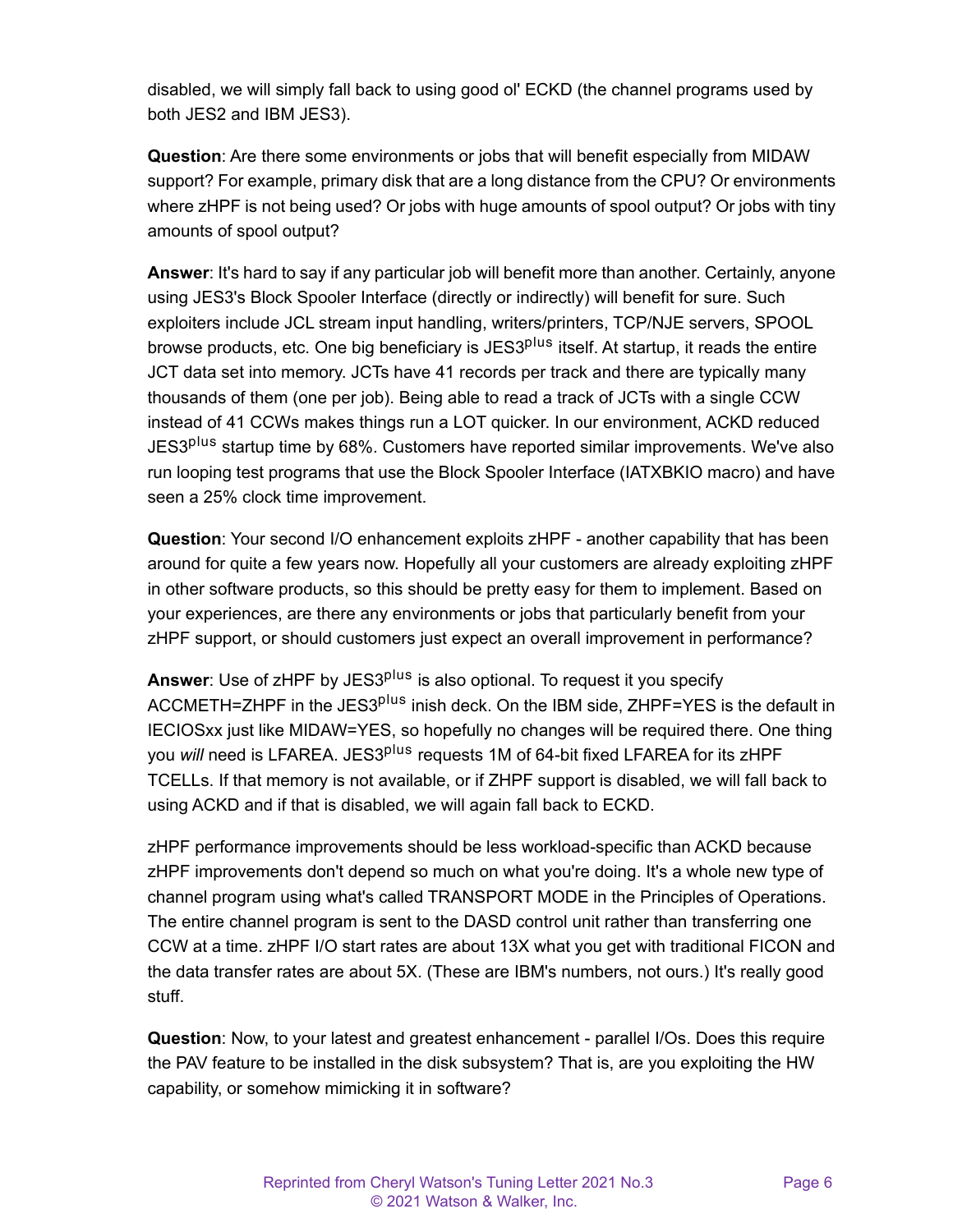**Answer**: Parallel I/O is a work in progress that is looking quite good so far. What we are doing is launching multiple, seldom-ending channel programs for a single SPOOL extent in parallel - something never before done by JES3. You control how many I/Os JES3<sup>plus</sup> can start for each extent by specifying MAXPAV= in the inish deck. The default is 1; max is 8. As you can see in [Figure 1,](#page-6-0) the \*I OPTIONS command shows the setting of these I/O enhancements so users can easily see which features they have enabled.

<span id="page-6-0"></span>

|              | EDJXADM 00000290 *I OPTIONS                              |
|--------------|----------------------------------------------------------|
|              |                                                          |
| 286 00000090 | DUMP=PRDMP, DUMPLINS=024576, DUPJOBNM=YES, DUPLOGON=YES, |
| 286 00000090 | WANTDUMP=YES, LIMIT=03, INTERVAL=10, INTRDR=000020,      |
| 286 00000090 | JOBNO=(001000,9999999,250000), MT=ON, SE=10,             |
| 286 00000090 | XCFGRPNM=HQJES3A, JOBTRACK=SYSPLEX,                      |
| 286 00000090 | $DOTPOOL=(, ),$ $JETPOOL=(, ),$                          |
| 286 00000090 | $OSTPOOL=(, ), SEEPOOL=(, ),$                            |
| 286 00000090 | ACCMETHEZHPF, MAXPAV= 3                                  |
|              | 286 00000090 OPTIONS INQUIRY RESPONSE COMPLETE           |

*Figure 1 - Displaying Status of JES3*plus *I/O Enhancements*

Our MAXPAV support does not *require* any specific hardware be present in the DASD. However, it *is* intended to be used with the Parallel Access Volume (PAV) feature (available in one form or another from every major DASD hardware provider), which exploits the ability of modern RAID and SSD DASD to support multiple independent I/O to the same volume. If you don't have PAV enabled in your DASD, IOS will react to a device busy condition by simply queuing the I/O rather than by looking for another exposure to the same volume through an alternate UCB.

**Question**: What about the more 'recent' flavors of PAV like Dynamic PAV (where the aliases get moved between devices automatically), or SuperPAV?

**Answer**: Since our parallel I/O support does not actually interface with or depend upon any particular implementation of PAV in the DASD hardware, it should work with all PAV flavors.

**Question**: Speaking of new functions, given the recent delivery of compression and encryption support for JES2 spool data sets, do you have plans to add those capabilities to JES3plus?

**Answer**: At PSI, we tend to concentrate on enhancements that provide enhanced usability and performance. That's why our JES3<sup>plus</sup> Customer Advisory Council is so important to us. They keep us grounded and are helping to ensure we're working on features that will help them in their day-to-day activities and business objectives. Neither of these new JES2 features sounds like a bad idea, the question is simply where they will rank in our customers' lists of priorities. My sense, based on discussions I've heard thus far, is that they won't be near-term items. But one never knows.

**Question**: Do you have any information about the migration process from JES3 to JES3<sup>plus</sup>? Is it possible to run them alongside each other on the same system? Can JES3<sup>plus</sup> read a JES3 spool, or do you need to offload and reload the spool files? Can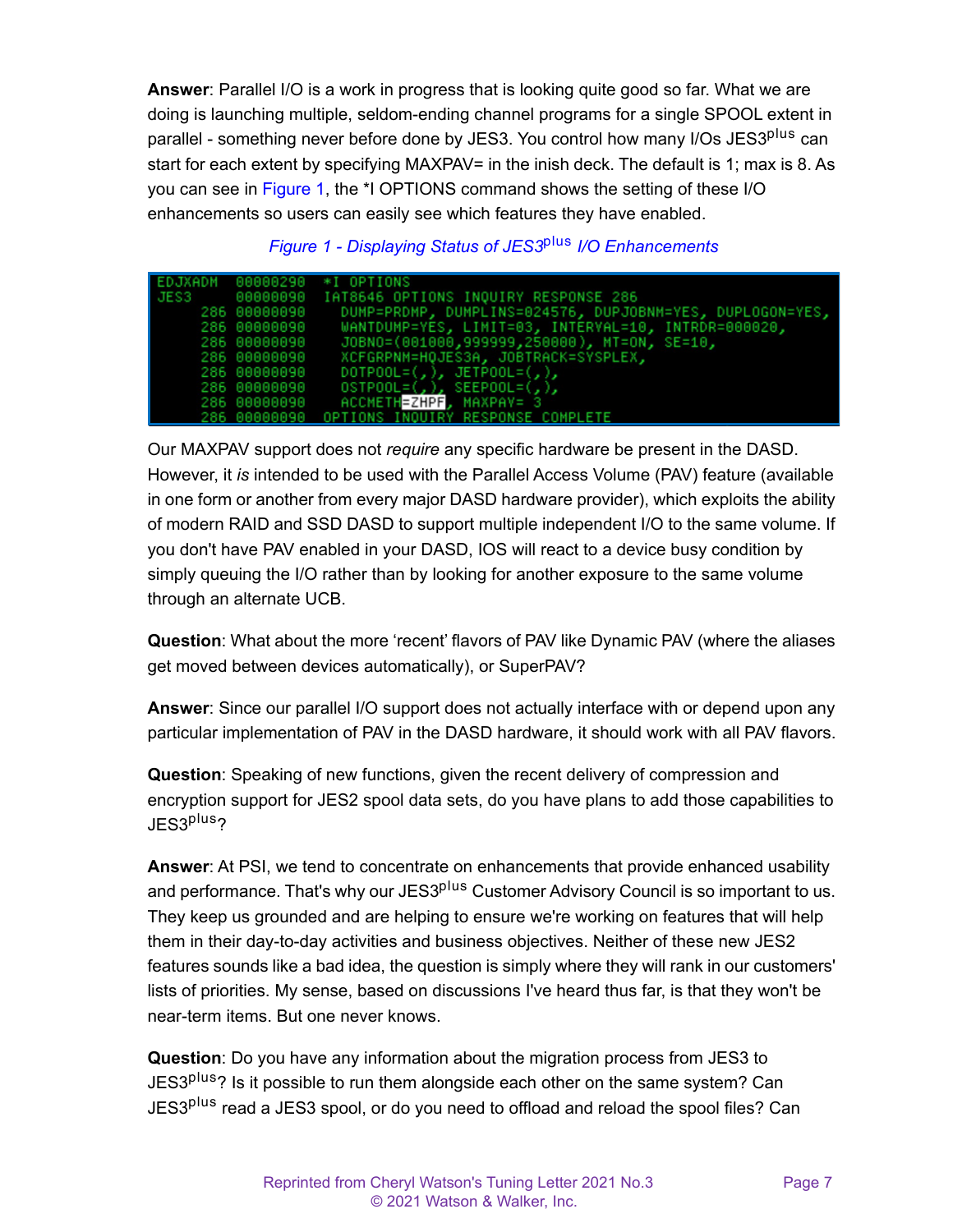JES3<sup>plus</sup> read a JES3 inish deck and run with that, or are there JES3<sup>plus</sup> -unique statements that customers need to add?

**Answer**: JES3<sup>plus</sup> is brought up via an IPL - exactly as if it were a new IBM JES3 release. It uses existing inish deck, checkpoint, and SPOOL files unchanged. Nothing needs to be added or deleted. If customers still have //STEPLIB DD statements in their JES3 and JES3CI JCL procs, they will be referencing IBM libraries by name and should be removed. An image running JES3<sup>plus</sup> can join an existing IBM JES3 complex, and an image running IBM JES3 can join an existing JES3<sup>plus</sup> complex. Similarly, a Dynamic System Interchange (DSI) can be performed from JES3<sup>plus</sup> to IBM JES3 and vice versa for global takeover. Rolling IPLs can replace one IBM JES3 image at a time with JES3<sup>plus</sup> - IPL order does not matter - or a "big bang" approach can be used. The two products coexist transparently. There are no restrictions.

**Question**: Sort of related back to the customer council question, but is there any forum (or 'community') for JES3<sup>plus</sup> customers to chat with each other, share experiences, etc?

**Answer**: I see no reason customers can't continue to discuss JES3 and JES3<sup>plus</sup>-related issues as they do today on JES3-L, IBM-MAIN, and other mainframe-related social media sites.

**Question**: You are familiar with IBM's work with JES2 policies, to reduce the need for Assembler skills to maintain JES2 exits. I would imagine that JES3 is just as exit-rich as JES2 is, so have you given any thought to ways to reduce the need for Assembler skills in a JES3<sup>plus</sup> environment?

**Answer**: I'm not a fan of the direction IBM has taken in this area. JSON is great for people writing in JavaScript and Node.js, but most everyone agrees it isn't the friendliest way to define policy rules to JES. I would have much rather seen REXX-based exit replacement using global policy rules coupled with REXX variables and functions that can retrieve and set various job attributes whenever specialized custom processing is needed - not unlike DFSMS ACS routines, but using a far more powerful and familiar language. Again, the direction we take here will depend heavily on our JES3<sup>plus</sup> Customer Advisory Council.

**Question**: Speaking of Assembler skills, have you thought about providing JES3/JES3plus education? I wouldn't imagine that the world is awash in up-to-date JES3 classes, but now that you have given JES3 a new lease on life, I would imagine that there will be more demand for JES3 education.

**Answer**: Thanks for asking. JES3<sup>plus</sup> training through a well-known third-party education provider is in the works and is currently expected to launch in early 2022.

**Question**: And finally, given your worldwide audience, and the current trend towards everything being self-service, could you tell us a little about your customer portal? I've heard some envious comments from other vendors. What types of information do you have up